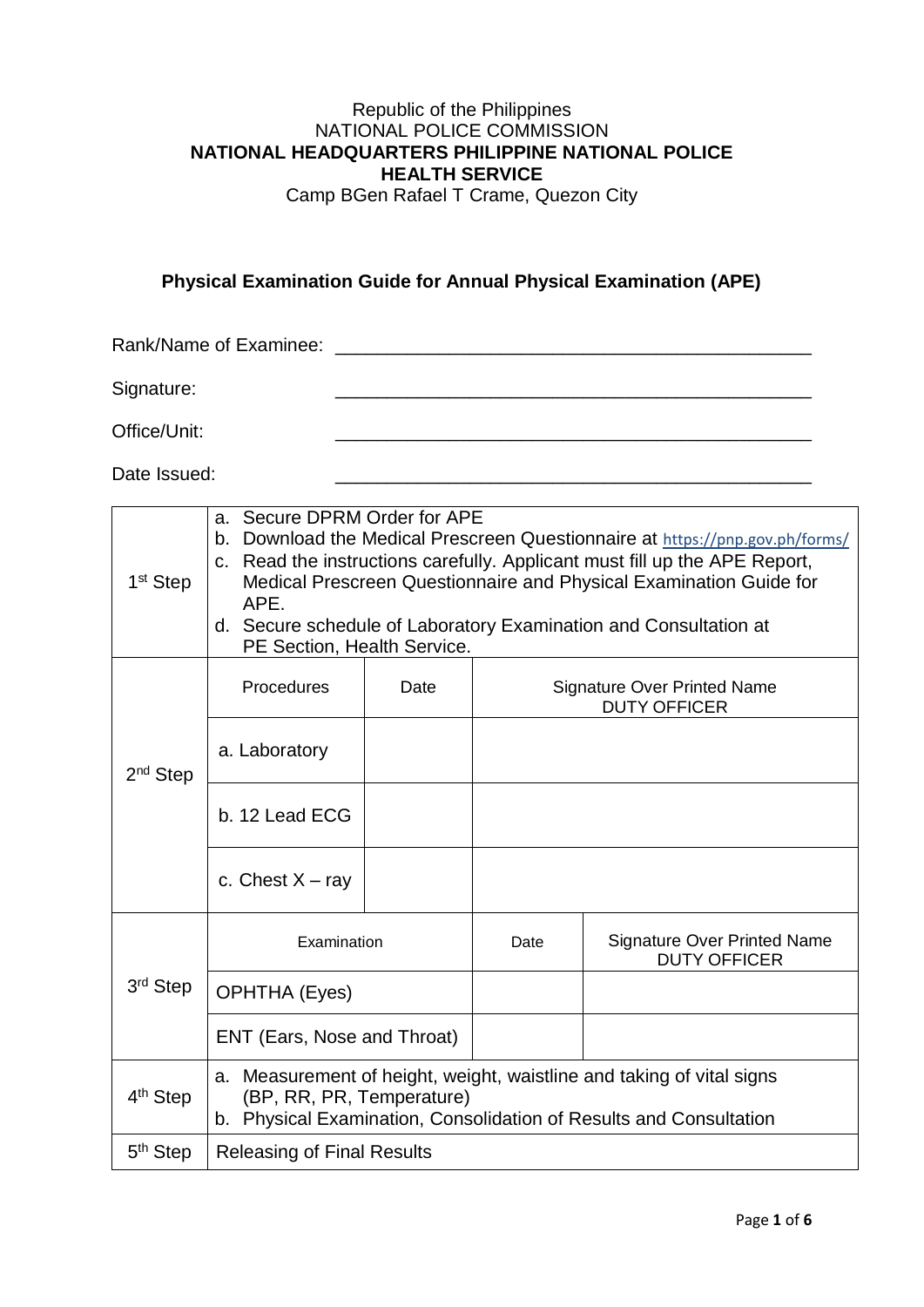

**Republic of the Philippines NATIONAL POLICE COMMISSION Philippine National Police HEALTH SERVICE Camp BGen Rafael T Crame, Quezon City**

**2x2 colored picture with white background and the name should appear below the picture (LAST, FIRST, M.I.)**

## **MEDICAL HISTORY REPORT Medical Prescreen Questionnaire**

**PICTURE SHOULD BE WITHOUT HEADGEAR, MOUSTACHE , EYE GLASSES OR SUN GLASSES.**

| DATE: ________________________ |                  |                |                                                        |                                                                                                                                                                                                                                                                                                                                                                                                                                                              |                                                              |                      |      |                                              |                        |                                                  |  |
|--------------------------------|------------------|----------------|--------------------------------------------------------|--------------------------------------------------------------------------------------------------------------------------------------------------------------------------------------------------------------------------------------------------------------------------------------------------------------------------------------------------------------------------------------------------------------------------------------------------------------|--------------------------------------------------------------|----------------------|------|----------------------------------------------|------------------------|--------------------------------------------------|--|
| RANK                           | <b>LAST NAME</b> |                | <b>FIRST NAME</b>                                      |                                                                                                                                                                                                                                                                                                                                                                                                                                                              |                                                              | AGE<br>MIDDLE NAME   |      | <b>SEX</b>                                   |                        | <b>CIVIL STATUS</b>                              |  |
|                                |                  |                |                                                        | PERMANENT HOME ADDRESS (NUMBER, STREET, CITY OR TOWN PROVINCE)                                                                                                                                                                                                                                                                                                                                                                                               |                                                              |                      |      |                                              | <b>CONTACT NUMBER</b>  |                                                  |  |
| DATE OF BIRTH                  |                  | PLACE OF BIRTH |                                                        | <b>RELIGION</b>                                                                                                                                                                                                                                                                                                                                                                                                                                              | PURPOSE OF EXAMINATION<br><b>Annual Physical Examination</b> |                      |      |                                              |                        |                                                  |  |
|                                |                  |                | NEXT OF KIN (NAME, RELATIONSHIP, ADDRESS, CONTACT NO.) |                                                                                                                                                                                                                                                                                                                                                                                                                                                              |                                                              |                      |      |                                              |                        |                                                  |  |
|                                |                  |                |                                                        | INSTRUCTION: The instructions contained hereto and in the other medical forms are pertinent and vital. They shall be part of the personnel's medical records. The<br>information you will give shall constitute an official statement. They are to be filled-up properly, honestly and with outmost integrity. If you are accepted<br>into the PNP based on a false statement herein you can be recommended for summary dismissal proceedings in the future. |                                                              |                      |      |                                              |                        |                                                  |  |
|                                |                  |                |                                                        | PLEASE CHECK AND WRITE YOUR ANSWERS ON THIS QUESTINNAIRE ON THE SPACE PROVIDED may use additional sheet/s if necessary.                                                                                                                                                                                                                                                                                                                                      |                                                              |                      |      |                                              |                        |                                                  |  |
|                                |                  |                |                                                        |                                                                                                                                                                                                                                                                                                                                                                                                                                                              |                                                              |                      |      |                                              | <b>STATE OF HEALTH</b> |                                                  |  |
| 1. FAMILY<br><b>MEMBERS</b>    |                  |                | <b>NAME</b>                                            |                                                                                                                                                                                                                                                                                                                                                                                                                                                              |                                                              | <b>DATE OF BIRTH</b> | Good | Stable w/<br>known<br>medical<br>condition/s | Seriously<br>ill       | If deceased<br>please indicate<br>cause of death |  |
| a. FATHER'S NAME               |                  |                |                                                        |                                                                                                                                                                                                                                                                                                                                                                                                                                                              |                                                              |                      |      |                                              |                        |                                                  |  |
| <b>b. MOTHER'S NAME</b>        |                  |                |                                                        |                                                                                                                                                                                                                                                                                                                                                                                                                                                              |                                                              |                      |      |                                              |                        |                                                  |  |
| c. SIBLINGS                    |                  |                |                                                        |                                                                                                                                                                                                                                                                                                                                                                                                                                                              |                                                              |                      |      |                                              |                        |                                                  |  |
| d. SPOUSE'S NAME               |                  |                |                                                        |                                                                                                                                                                                                                                                                                                                                                                                                                                                              |                                                              |                      |      |                                              |                        |                                                  |  |
| e. CHILDREN'S<br><b>NAME</b>   |                  |                |                                                        |                                                                                                                                                                                                                                                                                                                                                                                                                                                              |                                                              |                      |      |                                              |                        |                                                  |  |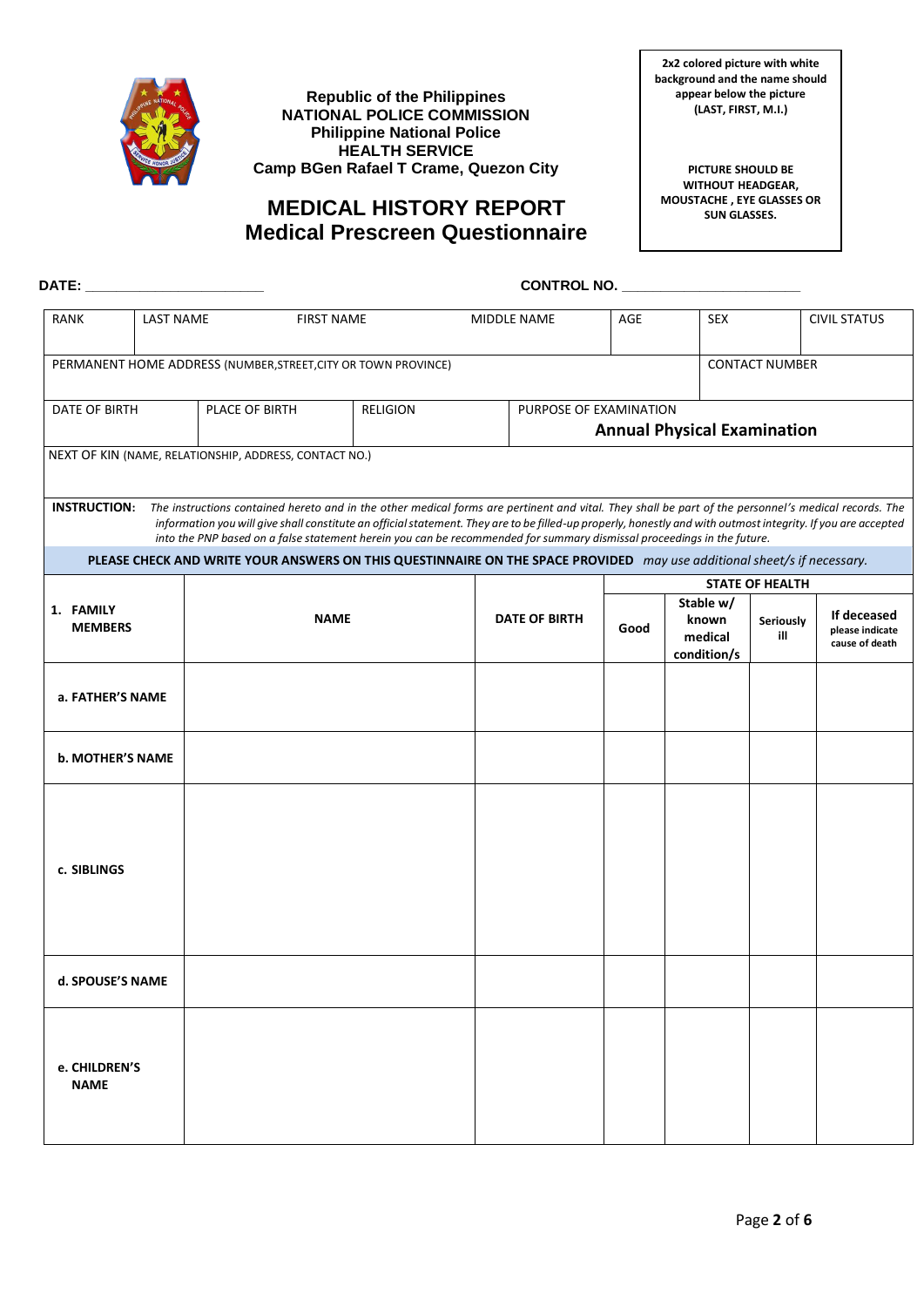#### **2. FAMILY MEDICAL HISTORY**

**a.** Have anyone in your family suffered from the following:

| <b>CONDITIONS</b>             | <b>YES</b> | <b>NO</b> | <b>RELATIONSHIP</b> | <b>CONDITIONS</b>         | <b>YES</b> | NO. | <b>RELATIONSHIP</b> |
|-------------------------------|------------|-----------|---------------------|---------------------------|------------|-----|---------------------|
| <b>Diabetes</b>               |            |           |                     | Hepatitis                 |            |     |                     |
| Stroke                        |            |           |                     | Kidney Disease            |            |     |                     |
| <b>Heart Disease</b>          |            |           |                     | Leukemia/Blood Cancers    |            |     |                     |
| High Blood Pressure           |            |           |                     | <b>Bleeding Disorders</b> |            |     |                     |
| Asthma                        |            |           |                     | <b>Mental Disorder</b>    |            |     |                     |
| <b>Pulmonary Tuberculosis</b> |            |           |                     | Drinking Problem          |            |     |                     |
| Goiter/Thyroid Disease        |            |           |                     | <b>Smoking Problem</b>    |            |     |                     |

b. Do you have any family member who died of heart disease? **□YES □ NO** 

If *YES*, indicate relationship and age at the time of death \_

#### **3. PERSONAL SOCIAL HISTORY**

| <b>Describe</b>                                     | <b>YES</b> | NΟ |  |  |  |  |  |  |
|-----------------------------------------------------|------------|----|--|--|--|--|--|--|
| Smoking<br>sticks per day since                     |            |    |  |  |  |  |  |  |
| Stopped Smoking when                                |            |    |  |  |  |  |  |  |
| Alcohol<br>x per month                              |            |    |  |  |  |  |  |  |
| Stopped Drinking Alcohol when                       |            |    |  |  |  |  |  |  |
| <b>Prohibited Drugs</b>                             |            |    |  |  |  |  |  |  |
| Exercise _______ min/s per day ________ x per month |            |    |  |  |  |  |  |  |
| Right-handed                                        |            |    |  |  |  |  |  |  |
| Left-handed                                         |            |    |  |  |  |  |  |  |
| Usual Physical Activities/Sports Played (how often) |            |    |  |  |  |  |  |  |

#### **4. WOMEN'S HEALTH HISTORY**

| No. of<br>Pregnancies                            |  | Age at start of Menses: |                        |             |  |  |  |  |
|--------------------------------------------------|--|-------------------------|------------------------|-------------|--|--|--|--|
| No. of deliveries                                |  | <b>REGULAR</b>          | $\sqcap$ YES           | $\sqcap$ NO |  |  |  |  |
| No. of abortions                                 |  | DYSMENORRHEA            | $\sqcap$ YES           | $\Box$ NO   |  |  |  |  |
| No. of<br>miscarriages                           |  | Menses Interval         | <b>Menses Duration</b> |             |  |  |  |  |
| Date of Last Mentrual<br>Period:                 |  | days                    |                        | days        |  |  |  |  |
|                                                  |  | Last Pap Smear:         |                        |             |  |  |  |  |
| Normal: $\Box$ YES $\Box$ NO                     |  |                         |                        |             |  |  |  |  |
| Current Method of Contraception, if there's any: |  |                         |                        |             |  |  |  |  |

#### **5. VACCINATION HISTORY**

| <u>.</u><br>$\sqrt{2}$ |            |     |      |                 |                                         |            |           |      |              |
|------------------------|------------|-----|------|-----------------|-----------------------------------------|------------|-----------|------|--------------|
| Vaccine                | <b>YES</b> | NO. | Date | No. of<br>doses | Vaccine                                 | YES        | NO.       | Date | No. of doses |
| Hepatitis A            |            |     |      |                 | Tetanus                                 |            |           |      |              |
| Hepatitis B            |            |     |      |                 | Measle, Mumps, Rubella                  |            |           |      |              |
| Influenza (Flu)        |            |     |      |                 | Vaccine                                 | <b>YES</b> | <b>NO</b> | Date | <b>Brand</b> |
|                        |            |     |      |                 | COVID-19 Vaccine (1st dose)             |            |           |      |              |
| Pneumonia              |            |     |      |                 | COVID-19 Vaccine (2 <sup>nd</sup> dose) |            |           |      |              |
| Typhoid                |            |     |      |                 | COVID-19 Booster                        |            |           |      |              |
| Varicella              |            |     |      |                 | Others:                                 |            |           |      |              |
| (Chicken pox)          |            |     |      |                 |                                         |            |           |      |              |

#### **\*\*\* COVID-19 Medical History**

- 1. Have you ever been tested positive for COVID-19? □ Yes □ No If YES, Date:
- 2. □ Home Isolation □ Hospital (Category: \_\_\_\_\_\_\_\_\_\_\_\_\_\_) □ Quarantine Facility : \_\_\_\_\_\_\_\_\_\_\_\_\_\_\_\_\_\_

3. No. of Days (Isolation/Confinement) \_

#### **6. MEDICATION HISTORY**

- 
- a. Current Medications you are taking if there are any: b. Allergies to Medications, drugs or food, if there are any: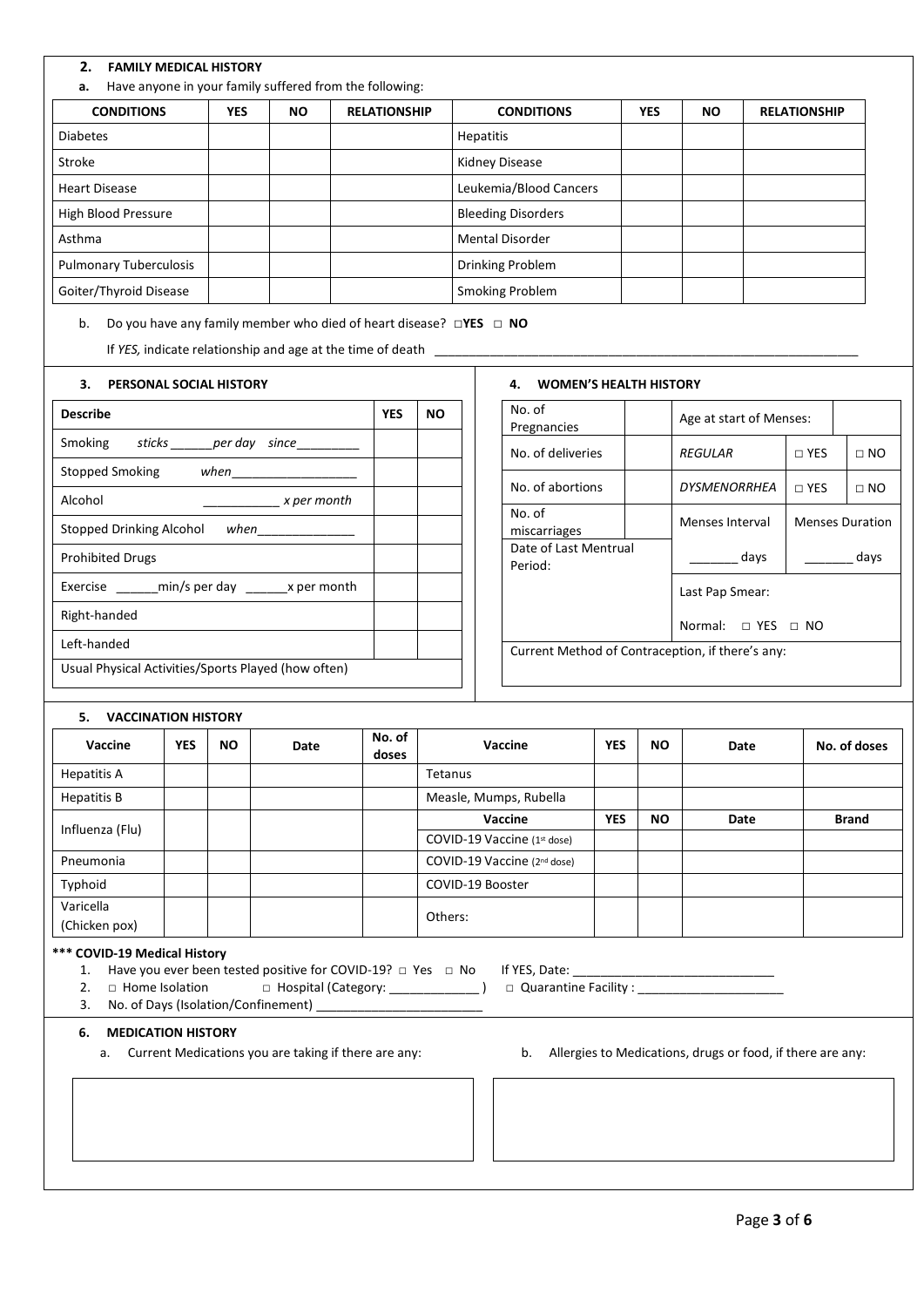### **7. PAST MEDICAL HISTORY, HOSPITALIZATION & SURGERY: If YES, please describe in the separate portion)**

|     | Have you ever had or do you now have the following:      | <b>YES</b> | <b>NO</b> | Have you ever had or do you now have the following:        | <b>YES</b> | <b>NO</b> |
|-----|----------------------------------------------------------|------------|-----------|------------------------------------------------------------|------------|-----------|
| 1.  | Asthma, wheezing, or inhaler use                         |            |           | 35. Epilepsy, fits, seizures, or convulsions               |            |           |
| 2.  | Tuberculosis                                             |            |           | 36. Sleepwalking                                           |            |           |
| 3.  | Collapsed lung or other lung condition                   |            |           | Fainting spells or passing out<br>37.                      |            |           |
| 4.  | Pneumonia                                                |            |           | Bed wetting at age 12<br>38.                               |            |           |
| 5.  | Whooping cough                                           |            |           | <b>Heat Exhaustion</b><br>39.                              |            |           |
| 6.  | Diptheria                                                |            |           | Absence or disturbance of the sense of smell<br>40.        |            |           |
| 7.  | Anemia                                                   |            |           | 41. Recurrent nose bleeding                                |            |           |
| 8.  | <b>Rheumatic Fever</b>                                   |            |           | Detached retina or surgery for a detached retina<br>42.    |            |           |
| 9.  | Malaria                                                  |            |           | Wear contact lenses<br>43.                                 |            |           |
| 10. | Chicken Pox                                              |            |           | Night blindness<br>44.                                     |            |           |
|     | 11. Typhoid Fever                                        |            |           | 45. Any other eye condition, injury or surgery             |            |           |
|     | 12. Measles                                              |            |           | Double vision<br>46.                                       |            |           |
|     | 13. Mumps                                                |            |           | Perforated ear drum or tubes in ear drum/s<br>47.          |            |           |
|     | 14. Passing out of worms (parasitic infections)          |            |           | Recurrent ear infection<br>48.                             |            |           |
|     | 15. Ulcer                                                |            |           | 49. Frequent or severe headaches                           |            |           |
|     | 16. Hepatitis A or B                                     |            |           | 50.<br>Recurrent neck or back pain                         |            |           |
|     | 17. Jaundice (yellow discoloration of the skin and eyes) |            |           | Arthritis or frequent joint pains<br>51.                   |            |           |
|     | 18. Anorexia or other eating disorders                   |            |           | Fracture in any part of the body<br>52.                    |            |           |
|     | 19. Intestinal obstruction (locked bowels)               |            |           | Pain or swelling at the site of an old fracture<br>53.     |            |           |
|     | 20. Gall bladder disease or gall stones                  |            |           | 54. Swelling of joints                                     |            |           |
| 21. | Kidney Disease, including kidney stones                  |            |           | 55.<br>Lower extremity weakness                            |            |           |
|     | 22. Sexually-Transmitted Infections                      |            |           | Paralysis of any part of the body<br>56.                   |            |           |
| 23. | <b>Recurrent Urinary Tract Infections</b>                |            |           | 57.<br>Used any form of body support or braces             |            |           |
|     | 24. Missing a kidney                                     |            |           | Donated blood<br>58.                                       |            |           |
|     | 25. (Females only) Dysmenorrhea                          |            |           | 59. Received blood transfusion                             |            |           |
|     | 26. (Males only) Missing a testicle, testicular implant, |            |           | Eye surgery, including radial keratotomy, lens<br>60.      |            |           |
|     | or undescended testicle                                  |            |           | implant or other eye surgery to improve your vision        |            |           |
|     | 27. Goiter or thyroid disease or with thyroid            |            |           | 61. Ear surgery, to include repair of perforated ear       |            |           |
|     | medications                                              |            |           | drum, hearing loss or need/use a hearing aid               |            |           |
|     | 28. High blood sugar (diabetes) or with diabetes         |            |           | 62. Head injury, including skull fracture, resulting in    |            |           |
|     | medications                                              |            |           | concussion, loss of consciousness, headaches, etc.         |            |           |
|     | 29. High blood pressure or with hypertension             |            |           | 63. Dislocated joint, including knee, hip, shoulder,       |            |           |
|     | medications                                              |            |           | elbow, ankle or other joint                                |            |           |
| 30. | Irregular heartbeat, including abnormally rapid or       |            |           | Broken bone requiring surgery to repair (w/ or w/o<br>64.  |            |           |
|     | slow heart rates                                         |            |           | pins, plates, screws or other metal fixation devices)      |            |           |
|     | 31. Heart murmur, valve problem or mitral valve          |            |           | Surgery to remove a portion of the intestine (other<br>65. |            |           |
|     | prolapse                                                 |            |           | than the appendix)                                         |            |           |
|     | 32. Discharged from military service for medical         |            |           | 66. Any illnesses, surgery, or hospitalization not listed  |            |           |
|     | reasons                                                  |            |           | above                                                      |            |           |
| 33. | Been rejected for military service (temporary or         |            |           | 67. Evaluation, treatment, or hospitalization for alcohol  |            |           |
|     | permanent) for medical or other reasons                  |            |           | abuse, dependence, or addiction                            |            |           |
|     | 34. Seen a psychiatrist, psychologist, social worker,    |            |           | Evaluation, treatment, or hospitalization for<br>68.       |            |           |
|     | counselor or other professional for any reason           |            |           | substance use, abuse, addiction or dependence              |            |           |
|     | (inpatient or outpatient)                                |            |           | (including illegal drugs, prescription medications)        |            |           |

*Describe in detail every YES answer, including how it was known, treatment done, etc.*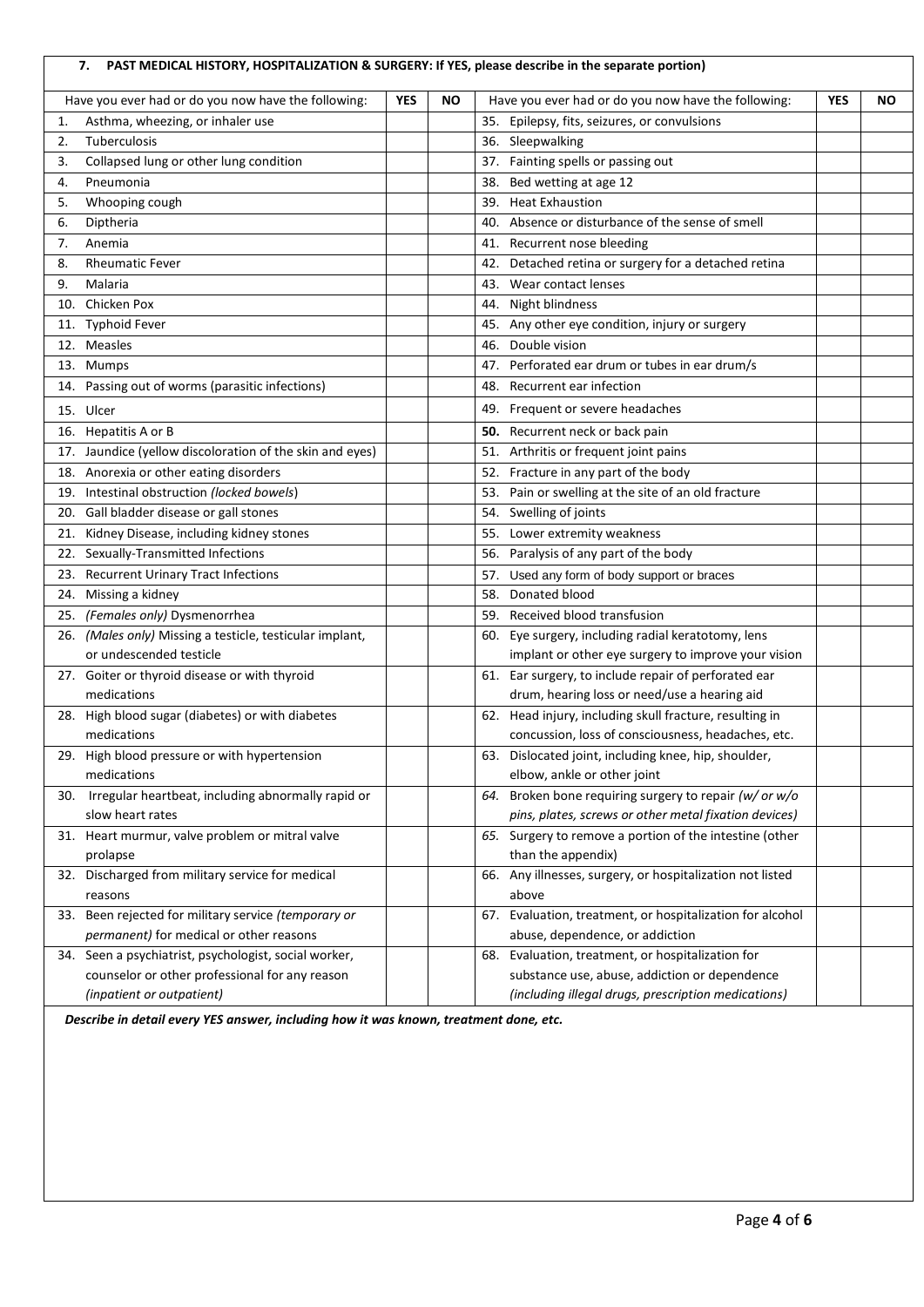| 8.<br><b>REVIEW OF SYSTEMS</b><br>Have YOU had problems with any of the following within the past year? |     |           |                              |     |           |                                  |     |    |                                                      |     |     |
|---------------------------------------------------------------------------------------------------------|-----|-----------|------------------------------|-----|-----------|----------------------------------|-----|----|------------------------------------------------------|-----|-----|
| <b>GENERAL</b>                                                                                          | Yes | <b>No</b> | <b>LUNGS</b>                 | Yes | <b>No</b> | <b>GENITOURINARY</b>             | Yes | No | <b>NEUROLOGIC</b>                                    | Yes | No. |
| Weight Loss or Gain                                                                                     |     |           | Coughing Up Blood            |     |           | <b>Incomplete Urination</b>      |     |    | Headaches                                            |     |     |
| Fever                                                                                                   |     |           | Shortness of Breath          |     |           | Loss of Urine                    |     |    | <b>Dizziness</b>                                     |     |     |
| <b>Chronic Fatigue</b>                                                                                  |     |           | Chronic Cough                |     |           | <b>Painful Urination</b>         |     |    | <b>Seizures</b>                                      |     |     |
| <b>Excessive Bleeding</b>                                                                               |     |           | <b>Blood Clot in Lungs</b>   |     |           | <b>Bloody Urine</b>              |     |    | <b>Numbness</b>                                      |     |     |
| <b>Easy Bruising</b>                                                                                    |     |           | <b>Painful Breathing</b>     |     |           | <b>Frequent Urination</b>        |     |    | <b>Memory Loss</b>                                   |     |     |
| <b>Increased Appetite</b>                                                                               |     |           | Wheezing                     |     |           | Night time Urination             |     |    | <b>Fainting Spells</b>                               |     |     |
| <b>Increased Thirst</b>                                                                                 |     |           | <b>CARDIOVASCULAR</b>        | Yes | No        | Discharges: Penis/Vagina         |     |    | Tremors                                              |     |     |
| <b>Excessive Sweating</b>                                                                               |     |           | <b>Chest Pain/Discomfort</b> |     |           | <b>Unusual Vaginal Bleeding</b>  |     |    | Loss of coordination                                 |     |     |
| <b>EYES, EARS, NOSE</b>                                                                                 | Yes | No        | Irregular Heart Beat         |     |           | <b>Sexual Function Problems</b>  |     |    | <b>MENSTRUAL</b><br><b>PROBLEMS</b>                  | Yes | No. |
| Itchy, Red Eyes                                                                                         |     |           | Palpitations                 |     |           | <b>MUSKULOSKELETAL</b>           | Yes | No | Cramps/Pain                                          |     |     |
| <b>Vision Problems</b>                                                                                  |     |           | Ankle/Hand Swelling          |     |           | <b>Muscle Weakness</b>           |     |    | <b>Heavy Bleeding</b>                                |     |     |
| <b>Frequent Colds</b>                                                                                   |     |           | Leg pain on walking          |     |           | Muscle Pain                      |     |    | <b>Too Frequent</b><br>Periods                       |     |     |
| <b>Nasal Congestion</b>                                                                                 |     |           | <b>GASTROINTESTINAL</b>      | Yes | No        | Joint Pains                      |     |    | <b>Bleeding Between</b><br>Periods                   |     |     |
| Ear Pain                                                                                                |     |           | Frequent Diarrhea            |     |           | Joint Swelling                   |     |    | <b>Missed Periods</b>                                |     |     |
| Ringing in Ears                                                                                         |     |           | Constipation                 |     |           | Clot in Leg Vein/Leg Pain        |     |    | <b>BREAST PROBLEMS</b>                               | Yes | No. |
| <b>Hearing Loss</b>                                                                                     |     |           | <b>Blood in the Stools</b>   |     |           | Varicosities                     |     |    | <b>Breast Pain</b>                                   |     |     |
| <b>Sinus Problems</b>                                                                                   |     |           | Nausea/Vomiting              |     |           | Low Back Pain                    |     |    | <b>Breast Lump</b>                                   |     |     |
| Nose Bleeds                                                                                             |     |           | Hemorrhoids                  |     |           | <b>SKIN</b>                      |     |    | Nipple Discharge                                     |     |     |
| <b>THROAT</b>                                                                                           | Yes | No        | Abdominal pain               |     |           | Acne                             |     |    | <b>EMOTIONAL</b>                                     | Yes | No  |
| Sore Throat                                                                                             |     |           | <b>Bloating</b>              |     |           | Rash                             |     |    | <b>Excessive Worrying</b>                            |     |     |
| <b>Mouth Sores</b>                                                                                      |     |           | Indigestion                  |     |           | Oily Skin                        |     |    | Depression                                           |     |     |
| <b>Dental Problems</b>                                                                                  |     |           | Heartburn/Reflux             |     |           | Dry Skin                         |     |    | Problems with sleep                                  |     |     |
| Trouble swallowing                                                                                      |     |           | Change in bowel<br>movement  |     |           | Change in Mole<br>characteristic |     |    | Serious thoughts of<br>harming yourself or<br>others |     |     |

I certify that the above information are true and correct to the best of my knowledge. I understand that failure to disclose pertinent personal medical information may affect the assessment and evaluation of any medical officer to my physical fitness to perform my duties and functions.

I holdmyself liable for perjury, falsehood, misrepresentation or omission, or act of dishonesty, if there is willful failure to disclose pertinent medical information. I attest to the truthfulness of this undertaking and submit to the legal and administrative consequences thereof if ever the statements above are wanting in truth and substance.

Date **Signature Over Printed Name** Signature Over Printed Name **Applicant Applicant Applicant Applicant** 

**EVALUATOR:**

\_\_\_\_\_\_\_\_\_\_\_\_\_\_\_\_\_\_\_\_\_\_\_\_\_\_\_\_\_\_\_\_\_\_\_\_\_\_\_\_

\_\_\_\_\_\_\_\_\_\_\_\_\_\_\_\_\_\_\_\_\_ \_\_\_\_\_\_\_\_\_\_\_\_\_\_\_\_\_\_\_\_\_\_\_\_\_\_\_\_\_\_\_\_\_\_\_

 Signature Over Printed Name **MEDICAL OFFICER**